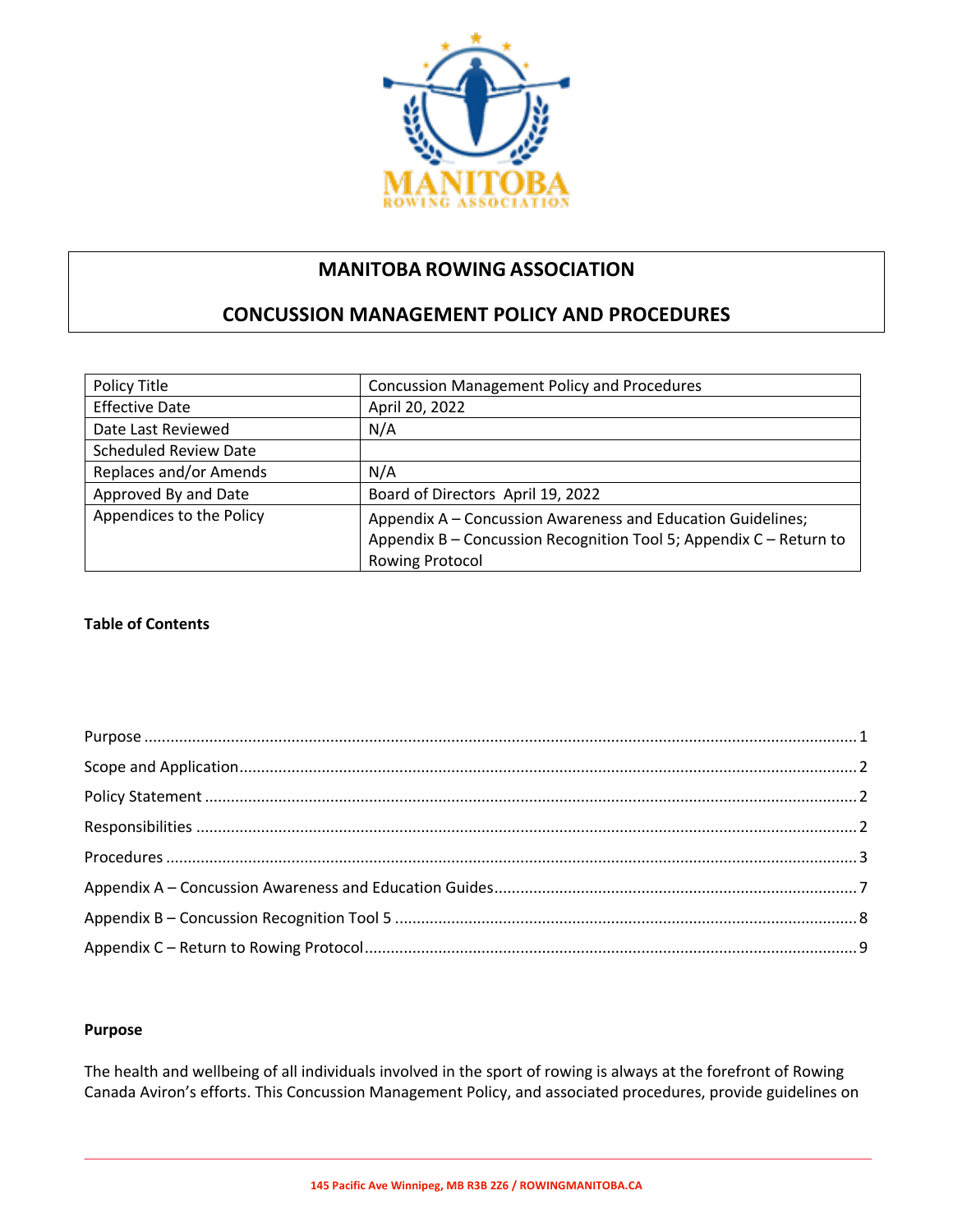how concussion education and management should be addressed at all levels of rowing throughout Canada. The policy addresses four key areas including Prevention and Awareness, Recognition and Removal, Assessment and Return to Rowing. It aims to ensure that anyone in rowing with a suspected concussion receives timely and appropriate care with proper management to allow them to return to rowing safely. This protocol cannot address every possible clinical scenario that can occur during sport-related activities, the goal is to provide critical elements based on the latest evidence and current expert consensus.

*(Note this policy is designed to support the Sport Related Concussion Guidelines developed by Own the Podium for High Performance athletes available here https://www.ownthepodium.org/getattachment/Initiatives/Sport-Science-Innovation/2018-COPSI-Network-Concussion-Guidelines/2018-COPSI-Network-Concussion-Guidelines-EN-(2).pdf.aspx, as well as support provincial legislation governing concussions in various regions of Canada.)*

#### **Scope and Application**

This Policy applies to all RCA Members and participants including but not limited to coaches, officials, umpires, athletes, team managers and team staff, regatta organizers, administrators, volunteers, staff and contractors of Manitoba Rowing Association (MRA).

It is incumbent on MRA Members (Clubs and Special Associations) to establish their own regulations and procedures for concussion management taking into account provincial and regional legislation and within their own jurisdiction which will apply to those activities, programs and events under the control of their respective organizations. However, RCA provides this policy and procedure in partnership with MRA as a minimum standard for the sport of rowing in Canada.

# **Policy Statement**

MRA is focused on ensuring the wellbeing and safety of all participants, members, volunteers, and staff. We recognize the potential severity of a head injury and the commitment and intent behind research to manage concussions. We are committed to educating those involved with rowing in Manitoba, creating awareness to help prevent injuries and appropriately managing any suspected concussions and diagnosed concussions.

MRA's Concussion Policy is committed to the following actions regarding concussions:

- 1. Committed to increasing awareness regarding what concussions are and the potential for serious complications.
- 2. Enforcing procedures and training that promotes preventative actions to help reduce the number of concussions.
- 3. Providing procedures that support coaches, volunteers, umpires, and athletes in ensuring quick recognition and removal of any individual with a suspected concussion from activities.
- 4. Ensure that following a suspected concussion there are clear steps for all parties to follow before a return to sport occurs to ensure the focus is on the individual's long-term health.

#### **Responsibilities**

The cooperation and support of the entire rowing community, including but not limited to, athletes, coaches, umpires, officials, team managers and team staff, regatta organizers, administrators, volunteers, and staff of MRA is required for this policy to be effective.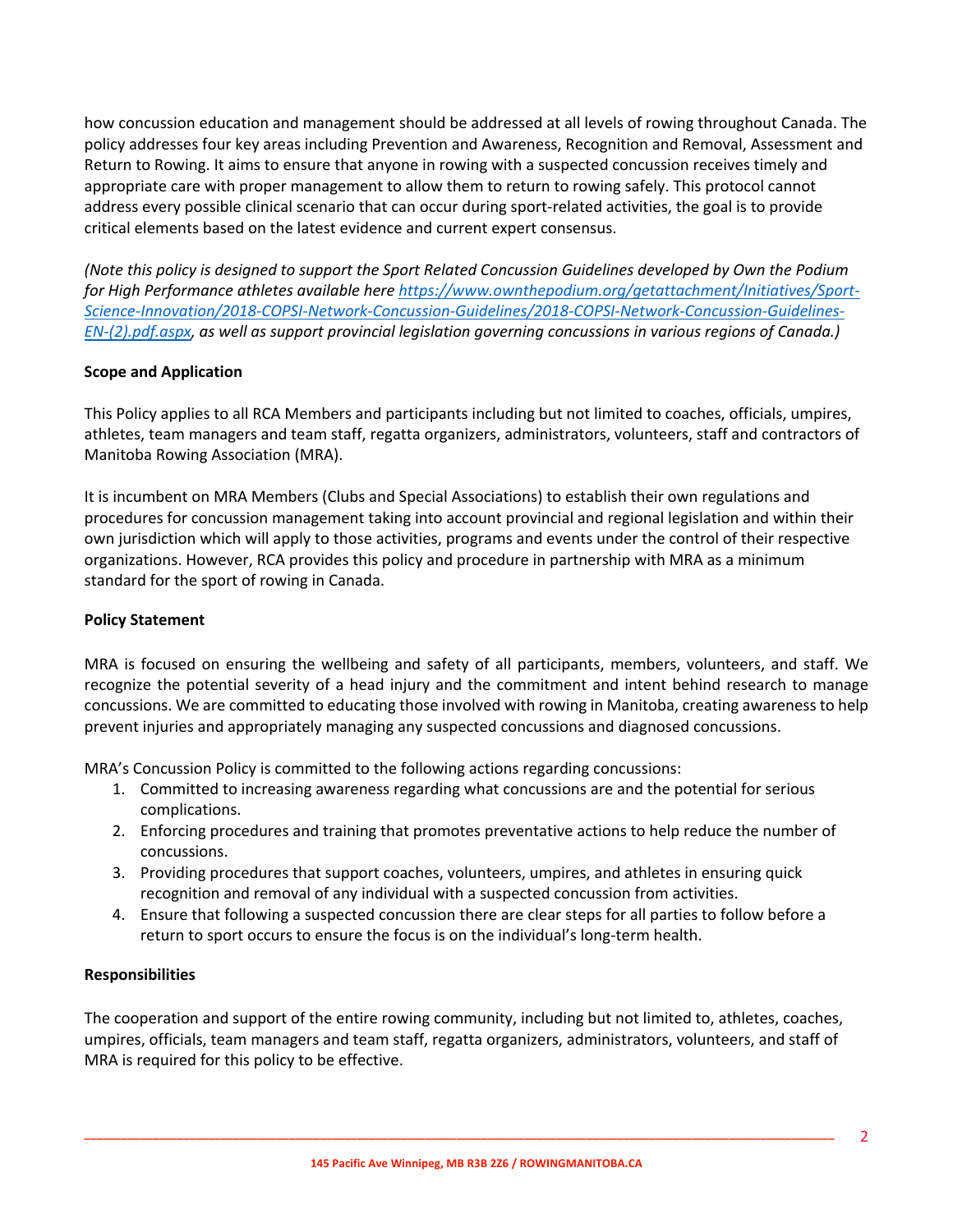Athletes need to be open and honest regarding their health. Coaches, with their training and role, have special responsibilities to support athletes in the recognition of potential concussions and support them in appropriately managing their return to rowing, always focusing on the long-term health of the individual.

### **Procedures**

### Prevention and Awareness

Prior to the first practice (on water or land) each season, each athlete (and their parent/guardian if they are considered a minor) will confirm with their coach, and the organization they are participating with, that they have reviewed the Concussion Guide provided to them. (Links to all Concussion Guides in Appendix A)

Annually, all other rowing personnel such as coaches, umpires and administrators will provide confirmation to their organization that they have reviewed the appropriate Concussion Guide.

Leaders in rowing communities will actively seek out opportunities to remind and educate rowers, their families, and all other sport stakeholders on current evidence-informed approaches that can prevent concussions and more serious forms of head injury and help identify and manage an athlete with a suspected concussion. Educational sessions will include up to date information on what concussions are, how to recognize potential concussions and best practices in concussion prevention in rowing. Training will also include the contents of the concussion policy including roles and responsibilities in recognizing and removing individuals who are involved in a situation that potentially could result in a concussion or individuals who have a concussion.

During practices and programs, coaches will remind participants of the need to take care around docks and boathouses, as well as while moving and setting up boats, also ensuring everything is working properly. Ongoing reminders for participants to be aware of potential situations where head injuries could occur will help build awareness and prevention related to concussions.

Athletes or other individuals who engage in dangerous or reckless behaviour that could potentially create a high risk for a concussion causing situation will be subject to disciplinary actions as described in the MRA Code of Conduct.

#### Recognition and Removal

All sport stakeholders including athletes, parents, coaches, umpires, officials, administrators, and licensed healthcare professionals are responsible for the recognition, removal and reporting of athletes who may demonstrate visual signs of a head injury or who report concussion-related symptoms.

A concussion should be suspected:

- In any athlete who sustains a significant impact to the head, face, neck, body, or their boat and demonstrates *ANY* of the visual signs of a suspected concussion or reports *ANY* symptoms of a suspected concussion as detailed in the *Concussion Recognition Tool 5* (Appendix B).
- If any athlete reports ANY concussion symptoms to one of their peers, parents, umpires, or coaches or if anyone witnesses an athlete exhibiting any of the visual signs of concussion.

In some cases, an athlete may demonstrate signs or symptoms of a more severe head or spine injury including convulsions, worsening headaches, vomiting or severe neck pain. If an athlete demonstrates any of the 'Red Flags" indicated by the *Concussion Recognition Tool 5,* a more severe head or spine injury should be suspected,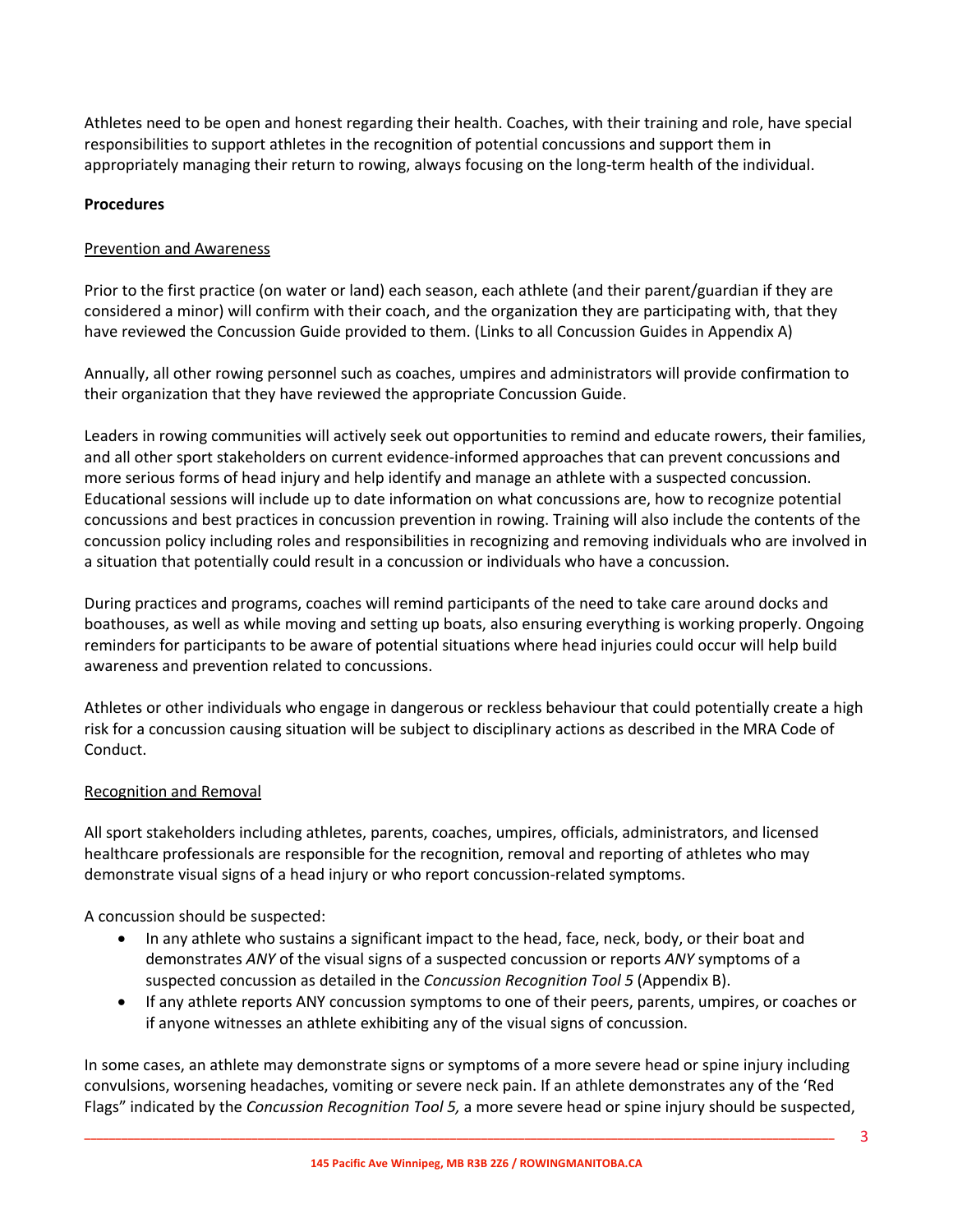and urgent Emergency Medical Assessment should be pursued. If "red flag" signs and symptoms of a concussion are present, Emergency Procedures in partnership with the facility's location specific Emergency Action Plan will immediately be followed.

If any individual suffers any kind of injury where there is potential for there to have been direct or indirect force to the head, neck, face, or body and is experiencing or demonstrating any concussion related signs or symptoms, the individual will be removed from activity immediately and directed to rest. The staff or volunteer in charge of the program or practice will err on the side of caution in their decision making.

In competition, athletes, coaches, umpires, and regatta officials all have a responsibility to communicate openly and honestly about situations where significant impact to the head, face, neck, body, or their boat occurs. If a situation occurs where a potential concussion awareness is required the coach will communicate with the athlete, umpires, and regatta officials (and parents/guardian as appropriate). The coach in attendance at the competition will make the decision for their athlete if they can continue based on the suspicion of a concussion as described above. Under MRA's Concussion Policy, all rowers will recognize the authority of their on-site coach in making decisions about removal from activity.

We recognize that symptoms may not appear immediately and that concussions can occur in many different situations. In the case of a potential for a concussion, the individual may not be in a condition to assess themselves or make appropriate decisions.

For individuals under 18, all suspected concussions or situations that occurred that potentially could result in a concussion will be reported to the guardian. The guardian should monitor the individual for delayed signs and symptoms for the next 72 hours.

Additionally, upon removal each individual, and their parent/guardian if they are a minor, will be given a handout detailing MRA's concussion procedure for removal from sport and return to sport. Participants will be reminded that they are responsible to disclose any concussion diagnosis to any other sport organization they are registered with and/or their school.

(More information on signs and symptoms of a concussion as well as appropriate response needed can be found in the concussion resources provided to coaches, instructors, parents, and athletes at the links available within Appendix A and through the Concussion Recognition Tool 5 located in Appendix B of this policy).

# **Assessment**

All individuals of any age with a suspected concussion will be referred immediately to a medical doctor (or nurse practitioner) for a medical assessment and the athlete must not return to play until receiving medical clearance.

Note if a licensed healthcare professional experienced in concussion diagnosis and management is present and providing medical coverage for the rowing activity, they may make the determination that a concussion has not occurred based on the results of the Sideline Medical Assessment. In these cases, the athlete may return to the practice or regatta, but this should be clearly communicated to the coaches. Rowers that have been cleared to return to rowing should be monitored for delayed symptoms. If the athlete develops any delayed symptoms they should be removed from activity and undergo another medical assessment by a medical doctor or nurse practitioner.

If the athlete is a youth, considered a minor, only if there are NO visual signs of a concussion and the athlete reports NO concussion symptoms then the athlete can be returned to play but should be monitored for delayed symptoms.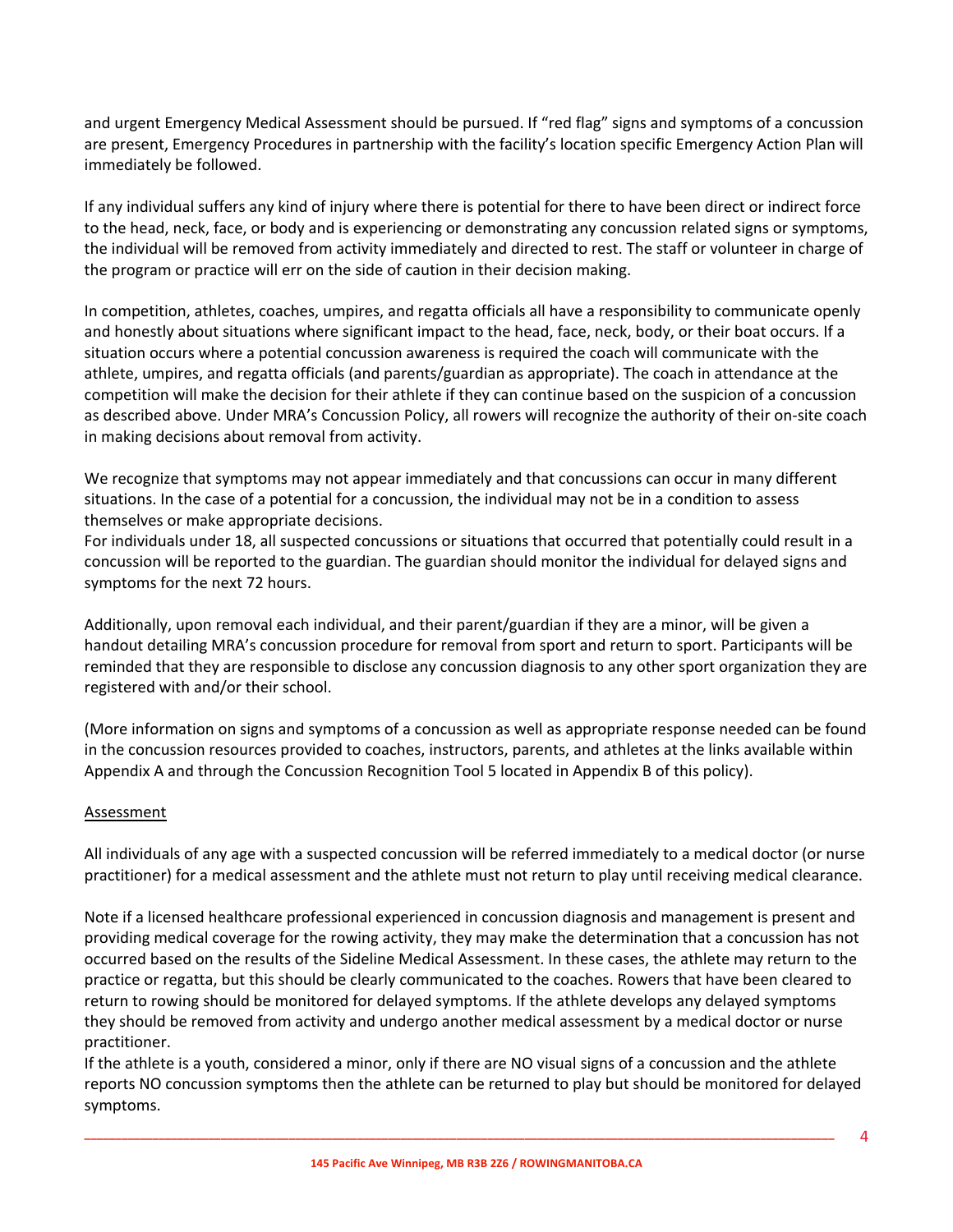# Participant Disclosure

If an individual discloses, or coaches/umpires/administrators become aware through any means, that an individual suffered a possible concussion through other activities, they will be unable to participate in rowing activities. Discovery or disclosure of a suspected concussion will be reported on an athlete disclosure form, following procedures for incident reporting.

Any registered participant who fails to disclose a possible concussion as a medical issue may be subject to discipline as described in the MRA Code of Conduct.

The individual's return to rowing activities will be treated the same as individuals who incur concussions during rowing activities.

# **Reporting**

An incident report form will be completed in the case of any incident resulting in injury or removal from activity. These are to be submitted as laid out in the MRA safety guidelines and the host facility's emergency procedures.

The coach will keep a copy and update the report to document the athlete's progression to return to sport regularly updating the organization the individual is registered with until the incident is closed with the receipt of medical clearance which will be added to the report and securely filed. In documenting the incident and its follow up, the confidentiality and privacy of the individual involved will be honoured and respected.

#### Returning to Rowing

If removed from rowing due to a suspected concussion the athlete may return once they have confirmed to the coach that they have undergone an assessment by a physician or nurse practitioner and have not been diagnosed as having a concussion.

Athletes who are diagnosed with a concussion should be provided with education about the signs and symptoms of concussion, strategies about how to manage their symptoms, the risks of returning to sport without medical clearance and recommendations regarding a gradual return to school and sport activities. Athletes diagnosed with a concussion are to be managed according to their individualized Return-to-School and Sport-Specific Return-to-Sport Strategies under the supervision of a medical doctor or nurse practitioner*.* RCA has developed a rowing focused suggested Return to Sport Plan. All return plans are graduated strategies to ensure the longterm health of the individual.

MRA is committed to supporting the individual in their recovery. For athletes at any level of education, the Return to Learn strategy is prioritized before Return to Sport. Each individual involved in educational pursuits must focus on commencing their educational components integrated with Return to Rowing aiming to get them back in the classroom before back on the water.

Before a participant or athlete is permitted to participate in any rowing practice or program after being diagnosed with a concussion, they will need to submit written proof of medical clearance that permits them to return to participating in a full range of physical activities. Note that if post-concussion symptoms include dizziness (vertigo) or other balance related symptoms return to the water should be delayed and managed by a medical doctor experienced in concussion treatment.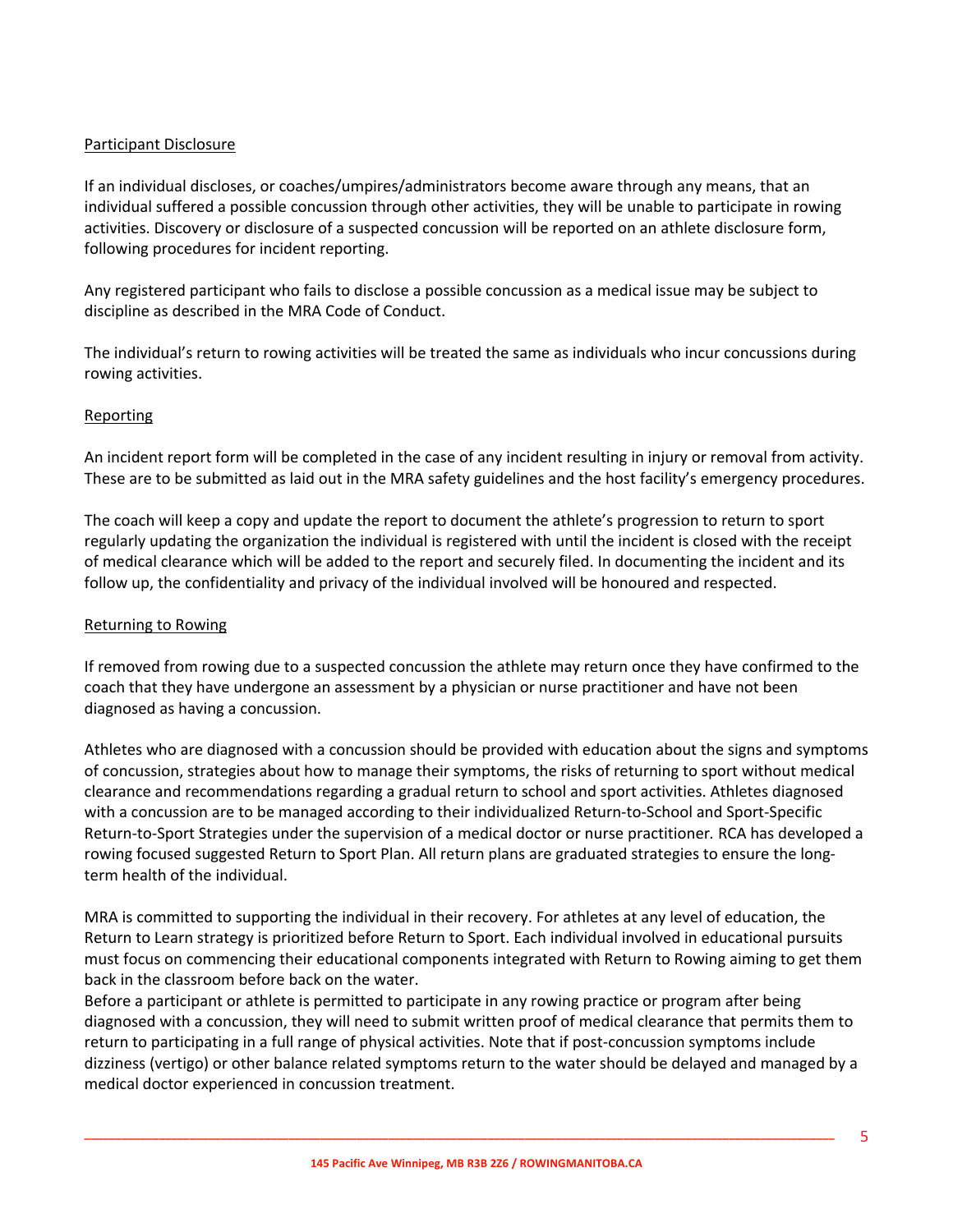The written clearance must be provided by a medical doctor or nurse practitioner and submitted to their coach or the organization's administrator. The clearance will be filed with the original copy of the incident report or athlete disclosure.

Due to the unpredictability of water conditions, they can only rejoin activities on the water once they have medical clearance to return to normal training activities. (Stage 5 of the Standard Return to Sport Strategy as found in Appendix C).

Once cleared, coaches will gradually build the activity level to help progress the individual slowly. This will include attempting to ensure the first time on the water is in mild weather conditions and starting with crew boats or boats with stabilising pontoons. Competition (Stage 6) will only be permitted once they have demonstrated symptom free completion of a minimum of two on the water training experiences involving a mix of conditions. (The time required to complete this may depend on the weather conditions occurring in the location. The coach will work with the individual focusing on an individualized progression with the individual's long-term health as the priority.)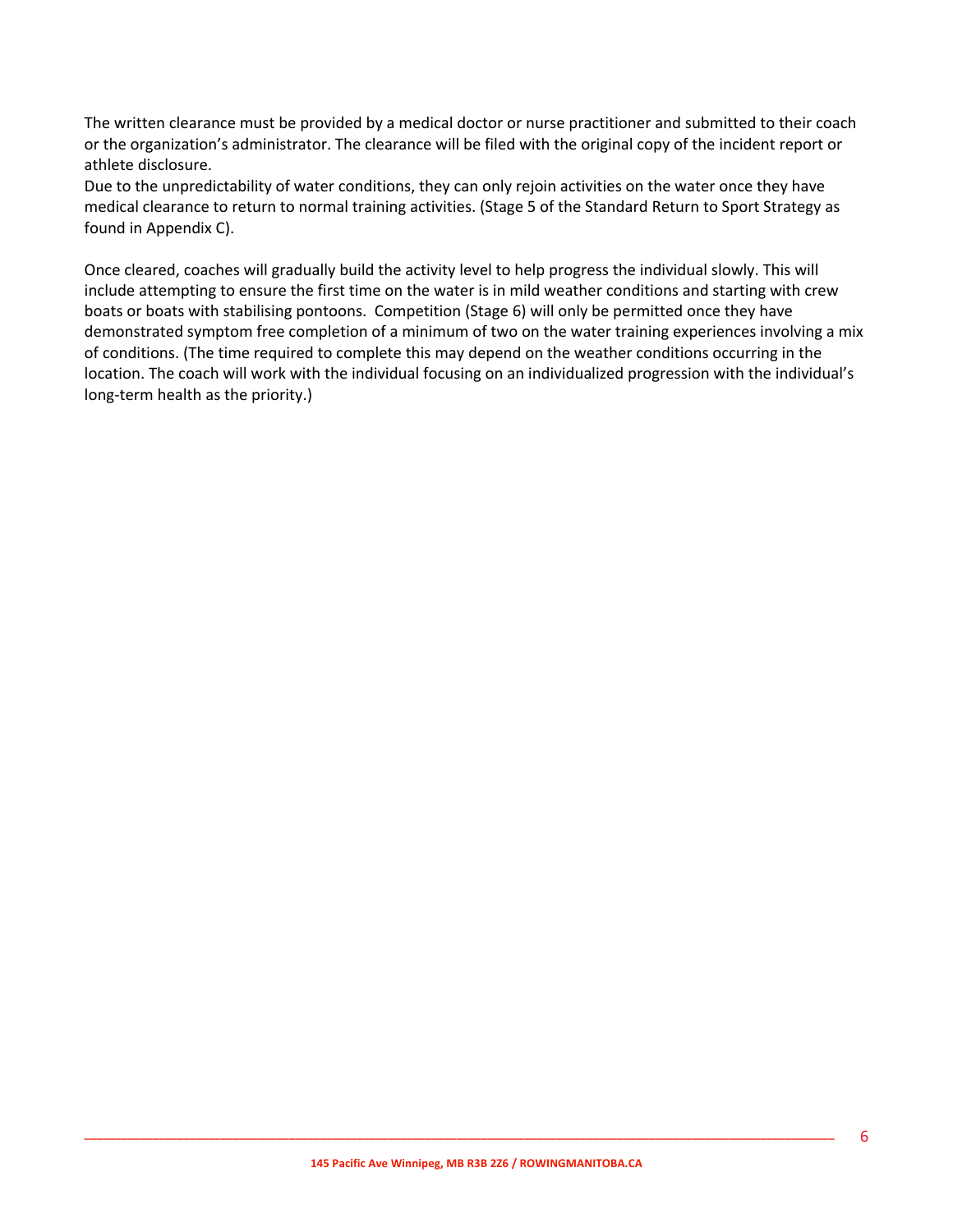#### **Appendix A – Concussion Awareness and Education Guides**

#### Concussion Guide for Athletes

English https://parachute.ca/wp-content/uploads/2019/06/Concussion-Guide-for-Athletes.pdf French https://parachute.ca/wp-content/uploads/2019/06/Guide-sur-les-commotions-cérébrales-pour-lesathlètes-UA.pdf

#### Concussion Guide for Parents and Caregivers

English https://parachute.ca/wp-content/uploads/2019/06/Concussion-Guide-for-Parents-and-Caregivers.pdf French https://parachute.ca/wp-content/uploads/2019/06/Commotion-Parents-UA.pdf

#### Concussion Guide for Coaches. Trainers and Officials

English https://parachute.ca/wp-content/uploads/2019/06/Concussion-Guide-for-Coaches-and-Trainers.pdf French https://parachute.ca/wp-content/uploads/2019/06/Commotion-Entraineurs-UA.pdf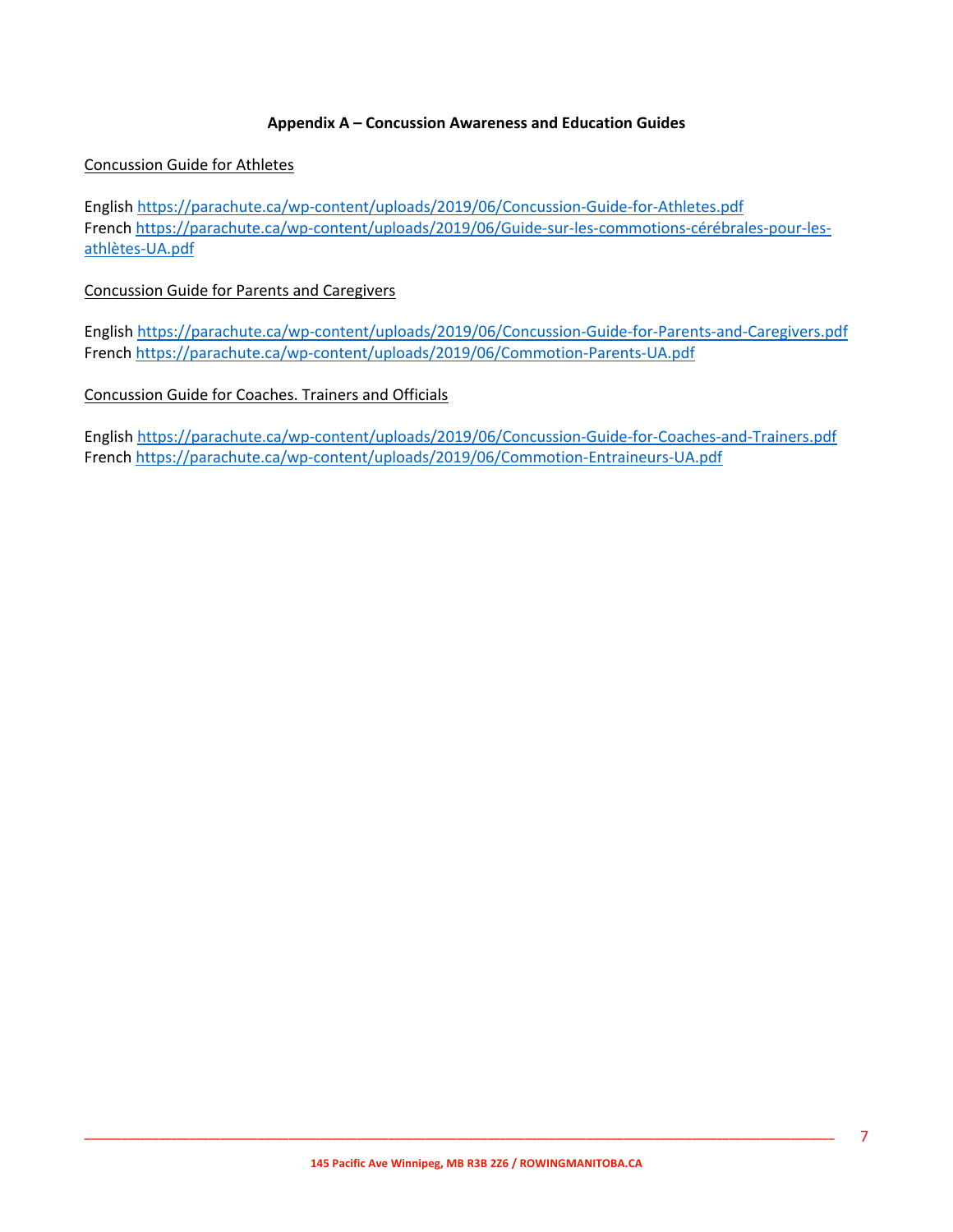

3. Memory function

"Did your team win the last game?" "Who scored last in this game?" -which half is it now?" "What venue are we at today?" "What team did you play last week/game?"

FROM PLAY, and should not be returned to activity until they are assessed should not drive a motor vehicle. medically. Athletes with a suspected concussion should not be left alone and Any athlete with a suspected concussion should be IMMEDIATELY REMOVED

It is recommended that, in all cases of suspected concussion, the player is referred to even if the symptoms resolve. a medical professional for diagnosis and guidance as well as return to play decisions,

If ANY of the following are reported then the player should be safely and available, consider transporting by ambulance for urgent medical assessment: immediately removed from the field. If no qualified medical professional is

- Increasing confusion or imitability
- Severe or increasing headache
- 
- 

Double vision

D 2013 Concussion in Sport Group

- 
- 
- 
- Detenorating conscious state
- 
- 
- 
- 
- 
- 
- 
- 
- 
- 
- 
- 
- 
- 
- Unusual behaviour change
- 
- 
- **\_\_\_\_\_\_\_\_\_\_\_\_\_\_\_\_\_\_\_\_\_\_\_\_\_\_\_\_\_\_\_\_\_\_\_\_\_\_\_\_\_\_\_\_\_\_\_\_\_\_\_\_\_\_\_\_\_\_\_\_\_\_\_\_\_\_\_\_\_\_\_\_\_\_\_\_\_\_\_\_\_\_\_\_\_\_\_\_\_\_\_\_\_\_\_\_\_\_\_\_\_\_\_\_\_\_\_\_\_\_\_\_\_\_\_\_\_\_\_\_\_**

# **Appendix B – Concussion Recognition Tool 5**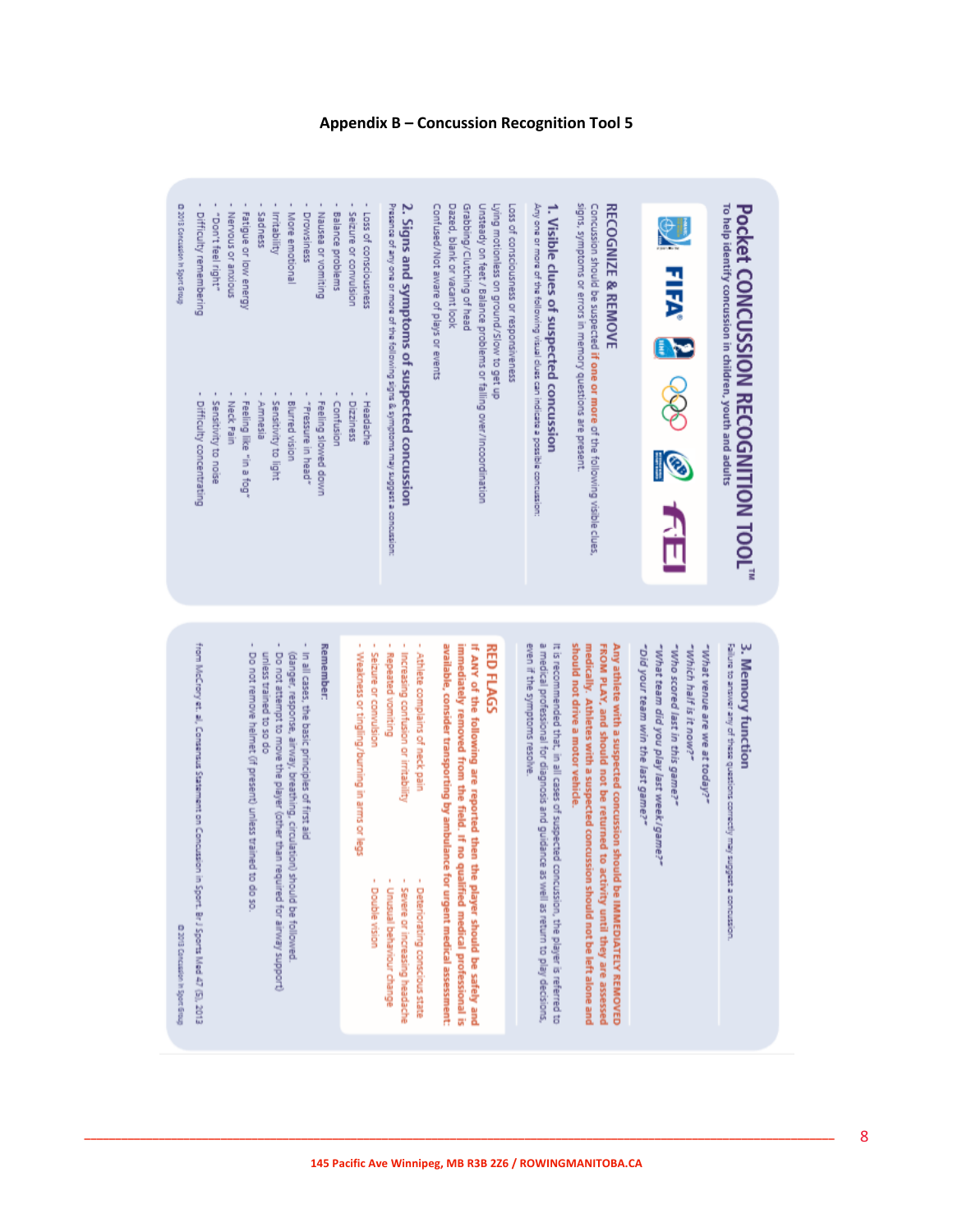### **Appendix C - Return to Row Concussion Management Plan**

A CONCUSSION is a serious event, but you can recover fully from such an injury if the brain is given enough time to rest and recuperate. Returning to normal activities, including sport participation, is a stage-wise process that requires patience, attention, and caution.

Each stage must take a **minimum of one day** but could last longer, depending on the athlete and their specific situation. Starting the return to rowing and progression between stages may only occur if athlete remains symptom-free. A physician, preferably one with experience managing concussions, should be consulted before beginning the staged process to return.

If symptoms reappear at any stage, go back to the previous stage until symptom-free for at least 24 hours.

# **STAGE 1: Symptom limited activity – Goal: A gradual reintroduction of activity**

After an initial short period of rest of 24-48 hours, light cognitive and physical activity (such as daily activities and light chores) can be initiated as long as they don't worsen symptoms.

# **STAGE 2: Light aerobic exercise – Goal: Increased heart rate**

Activities such as walking or stationary cycling. The athlete should be supervised by someone who can help monitor for symptoms and signs. No resistance training or weightlifting. The duration and intensity of the aerobic exercise can be gradually increased over time if no symptoms or signs return during the exercise or the next day.

**Symptoms?** Return to previous stage and only engage in activities as tolerated. If symptoms persist consult a physician.

**No symptoms?** Proceed to Stage 3 after 24 hours.

#### **STAGE 3: More Diverse Cardio – Goal: Add movement**

Activities such as light running or gentle body weight resistance exercises can begin at stage 3. There should be no body contact or other jarring motions such as high-speed stops or hitting a baseball with a bat. **Symptoms?** Return to previous stage and only engage in activities as tolerated. If symptoms persist consult a physician.

**No symptoms?** Proceed to Stage 4 after 24 hours.

# **STAGE 4: Building Cardio with Increased Cognitive Challenges - Goal: Exercise, coordination, and increased thinking**

Activities such as indoor rowing and resistance training can be added to activities from previous stages. **Symptoms?** Return to previous stage and only engage in activities as tolerated. If symptoms persist consult a physician.

**No symptoms?** The time needed to progress will vary with the severity of the concussion and with the athlete.

# **Proceed to Stage 5 only after medical clearance in writing**

# **STAGE 5: On water practice, once cleared – Goal: Restore confidence and assess functional skills by coaching staff**

Coaches will allow return to the water in gradually challenging conditions. Start on water activities in a crew boat or a boat with stabilising pontoons.

**Symptoms?** Return to previous stage and only engage in activities as tolerated. If symptoms persist consult a physician.

**No symptoms?** Proceed to Stage 6 after minimum of two on water situations without symptoms.